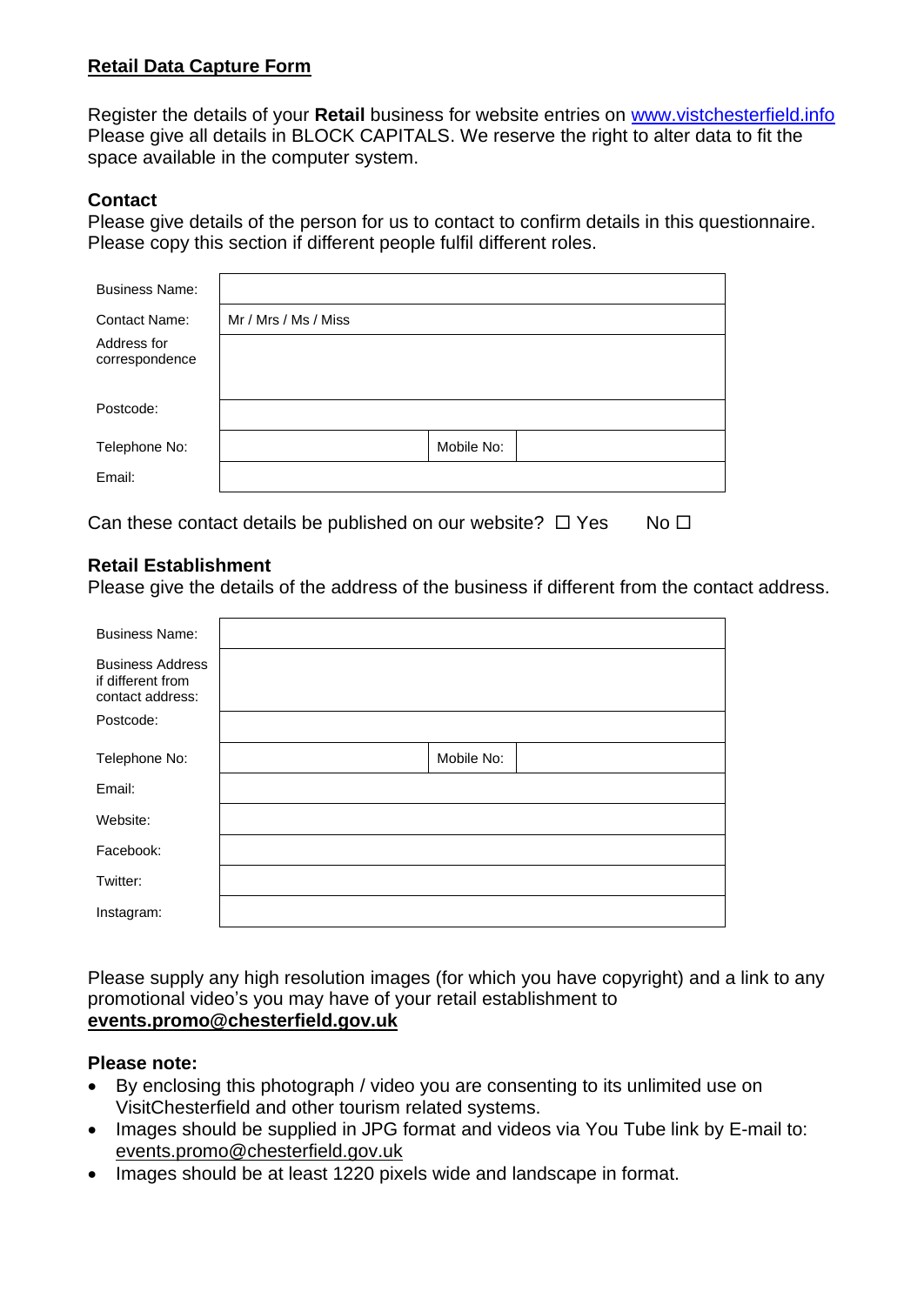Please provide a **short** description of the establishment that summarises its main features **(Max 240 characters including spaces and punctuation)**:

Please give a full description of the establishment **(Max 250 words) Please note that these are interrogated by Internet Search Engines (e.g. Google) so use words that visitors are likely to use i.e. Shop, Retail, Retailer, Independent, Local, Changing Room, Peak District, Chesterfield, Derbyshire.**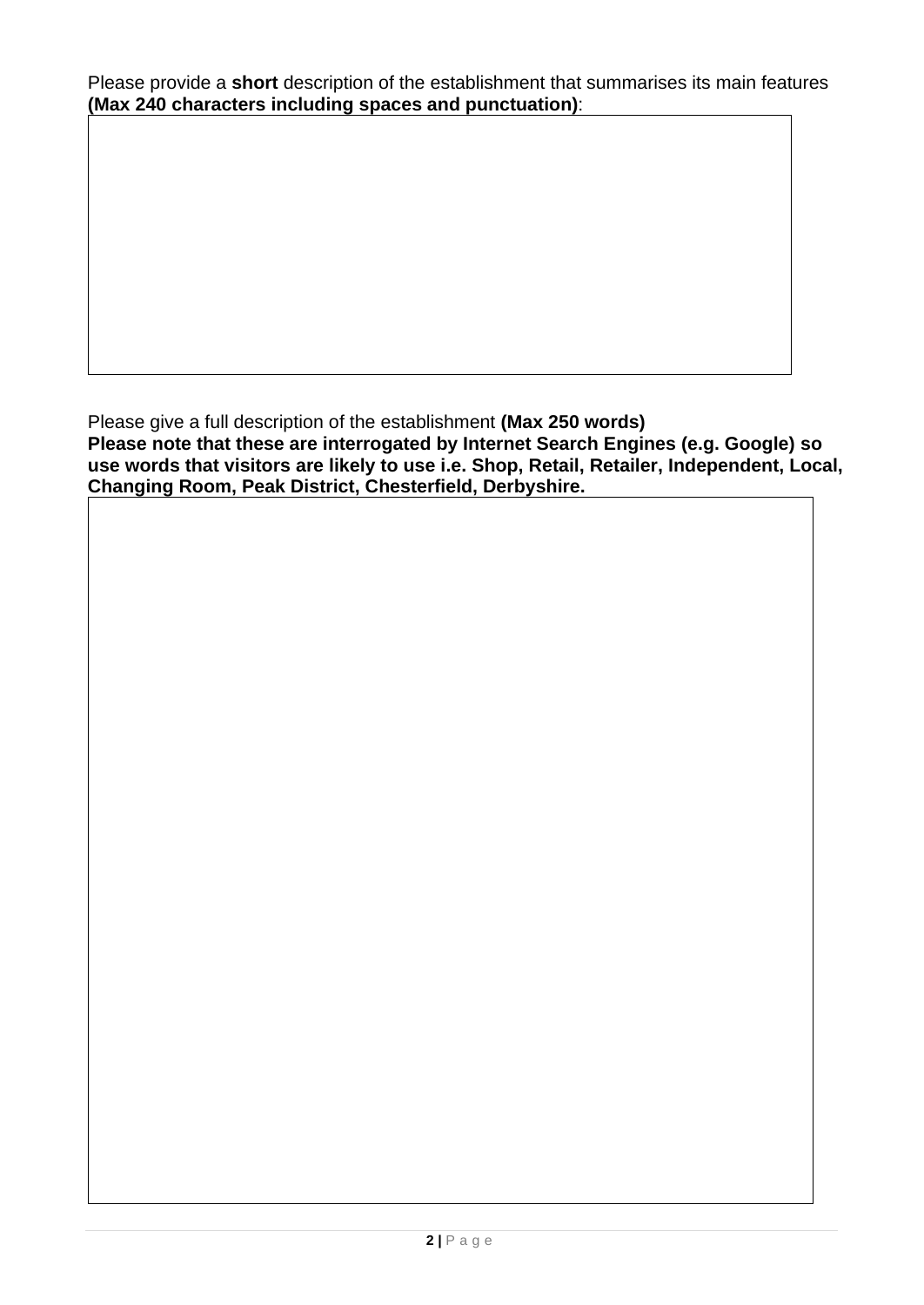Please give us further details about your business type by completing all the relevant tick boxes below.

|                       | <b>Antiques, Books &amp; Specialties</b>                                     |                               |                                                                   |                   |                                                       |
|-----------------------|------------------------------------------------------------------------------|-------------------------------|-------------------------------------------------------------------|-------------------|-------------------------------------------------------|
| □<br>□                | Shop - Antiques & Collectables<br>Shop - Books                               | ΙI                            | Shop - Music<br>Shop - Other                                      |                   |                                                       |
|                       | <b>Clothing, Jewellery &amp; Boutiques</b>                                   |                               |                                                                   |                   |                                                       |
| $\Box$<br>□           | Shop - Bridalwear<br>Shop - Costume Hire                                     | ΙI<br>П                       | Shop - Fashion<br>Shop - Formalwear Hire                          | $\mathsf{L}$<br>П | Shop - Jewellery<br>Shop - Shoes                      |
|                       | <b>Craft and Gifts</b>                                                       |                               |                                                                   |                   |                                                       |
| ப<br>□                | Shop - Arts & Craft<br>Shop - Gift                                           | П                             | Shop - Model<br>Shop - Specialist                                 | П                 | Shop - Stationery<br>Shop - Toy                       |
|                       | <b>Food and Local Produce</b>                                                |                               |                                                                   |                   |                                                       |
| □<br>□<br>ப<br>$\Box$ | <b>Award Winning</b><br><b>Bakery</b><br><b>Butcher</b><br><b>Craft Beer</b> | $\mathsf{L}$<br>$\perp$<br>ΙI | Delicatessen<br>Fishmonger<br>Local Food & Drink Producer         | ΙI<br>□<br>ΙI     | Shop - Drink<br>Shop - Farm<br>Shop - Food            |
|                       | <b>Games &amp; Electronics</b>                                               |                               |                                                                   |                   |                                                       |
| $\Box$                | Shop - Electronics                                                           | ΙI                            | Shop - Games                                                      |                   |                                                       |
|                       | <b>Health &amp; Beauty</b>                                                   |                               |                                                                   |                   |                                                       |
| □                     | Hairdresser                                                                  | П                             | Shop - Hair & Beauty                                              | ΙI                | Shop - Health                                         |
|                       | <b>Homes and Gardens</b>                                                     |                               |                                                                   |                   |                                                       |
| □<br>□<br>$\Box$      | Florist<br>Garden Centre<br>Shop                                             | ΙI<br>ப                       | Shop - Baby/Children<br>Shop - Cookery<br>Shop - Department Store | $\mathsf{L}$<br>ப | $Shop - D1Y$<br>Shop - Homes & Gardens<br>Shop - Pets |
|                       | <b>Outdoor &amp; Sports</b>                                                  |                               |                                                                   |                   |                                                       |
| $\Box$                | Shop - Equine                                                                | П                             | Shop - Outdoor                                                    |                   | Shop - Sports                                         |
|                       | <b>Second Hand</b>                                                           |                               |                                                                   |                   |                                                       |
| $\Box$                | Shop - Charity                                                               | ΙI                            | Shop - Second Hand Goods                                          |                   |                                                       |
|                       | <b>Shopping &amp; Outlet Centres</b>                                         |                               |                                                                   |                   |                                                       |
| □<br>□                | <b>Indoor Market</b><br><b>Outdoor Market</b>                                | ΙI<br>П                       | Shop - Factory / Outlet<br>Shop - Independent                     |                   | <b>Shopping Centre</b>                                |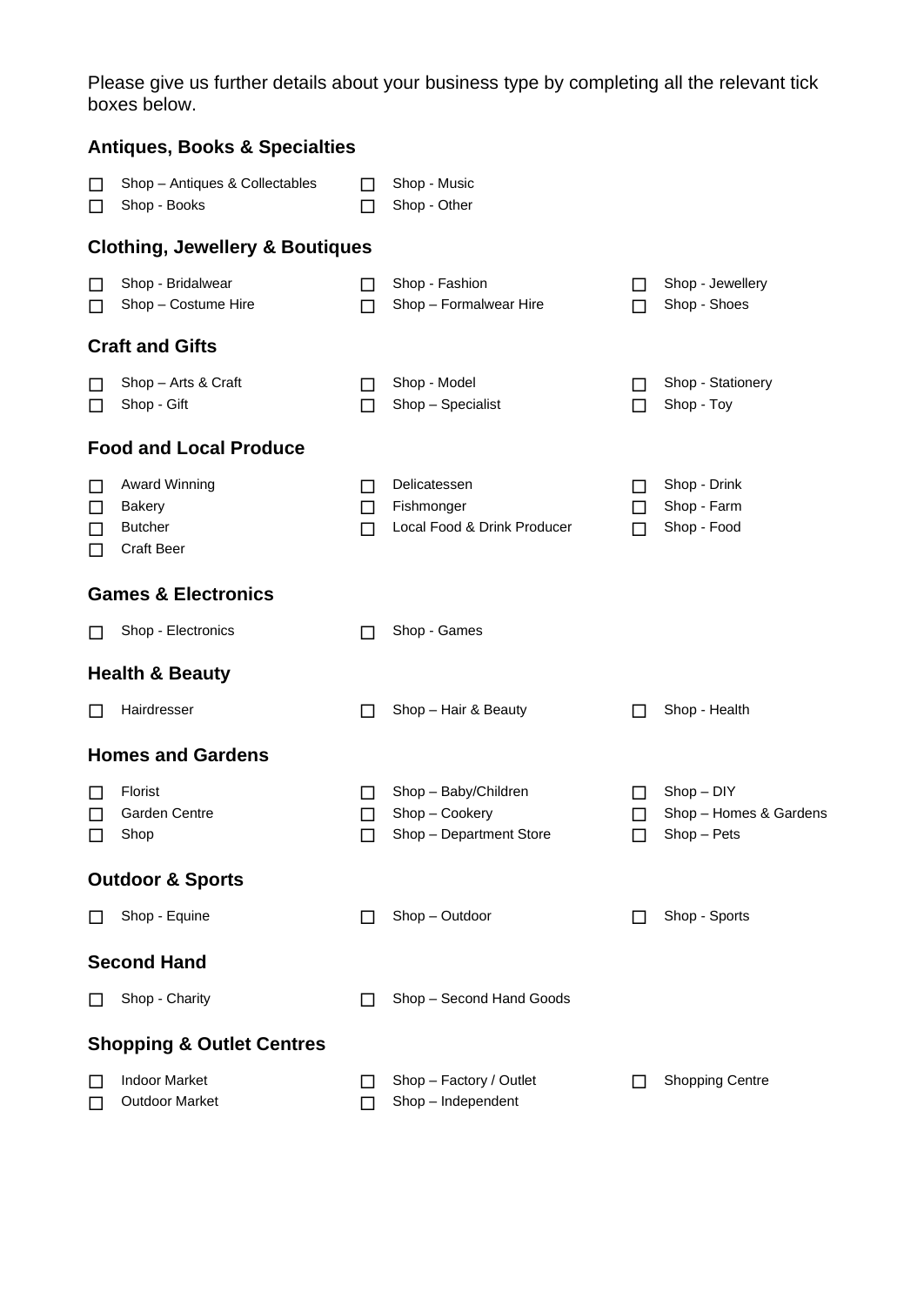# **Facilities**

|   | <b>Disabled Access</b>                   |        | <b>Disabled Facilities</b>               |   | <b>Disabled Toilets</b>                |
|---|------------------------------------------|--------|------------------------------------------|---|----------------------------------------|
|   | <b>Booking &amp; Payment Details</b>     |        |                                          |   |                                        |
|   | Credit cards accepted                    |        |                                          |   |                                        |
|   | <b>Children</b>                          |        |                                          |   |                                        |
|   | <b>Baby Changing Facilities</b>          |        | Children welcome                         |   |                                        |
|   | <b>Groups</b>                            |        |                                          |   |                                        |
|   | <b>Facilities for Educational Visits</b> |        | <b>Facilities for Groups</b>             | П | <b>Guided Tours for Groups</b>         |
|   | <b>Parking</b>                           |        |                                          |   |                                        |
| П | Free parking<br>Free parking on site     | □<br>П | No parking<br>On street/public parking   | П | Parking with charge<br>Private parking |
|   | <b>Establishment Facilities</b>          |        |                                          |   |                                        |
|   | Air conditioning                         |        | Dogs accepted                            |   | WiFi or internet access                |
|   | Designated Smoking Area                  |        | Dogs NOT accepted (except<br>guide dogs) |   |                                        |

### **Awards received**

Please provide further details about any awards that your retail establishment has received:

## **Food Hygiene Standards (applicable for shops serving food)**

 $\Box$  None  $\Box$  1  $\Box$  2  $\Box$  3  $\Box$  4  $\Box$ 5  $\Box$  Not applicable

#### **Chesterfield High Street Award**

 $\Box$ 

## Any additional information regarding awards you have received.

# **Opening Information**

Please provide opening times for each day e.g. 9.00-17.00. Please include if you close for lunch and if so between what times. If closed on a day please put a cross through it.

| Dav                  | Mon | <b>Tues</b> | <b>Weds</b> | Thurs | Fri | Sat | Sun |
|----------------------|-----|-------------|-------------|-------|-----|-----|-----|
|                      |     |             |             |       |     |     |     |
| <b>Normal</b>        |     |             |             |       |     |     |     |
| <b>Opening Times</b> |     |             |             |       |     |     |     |